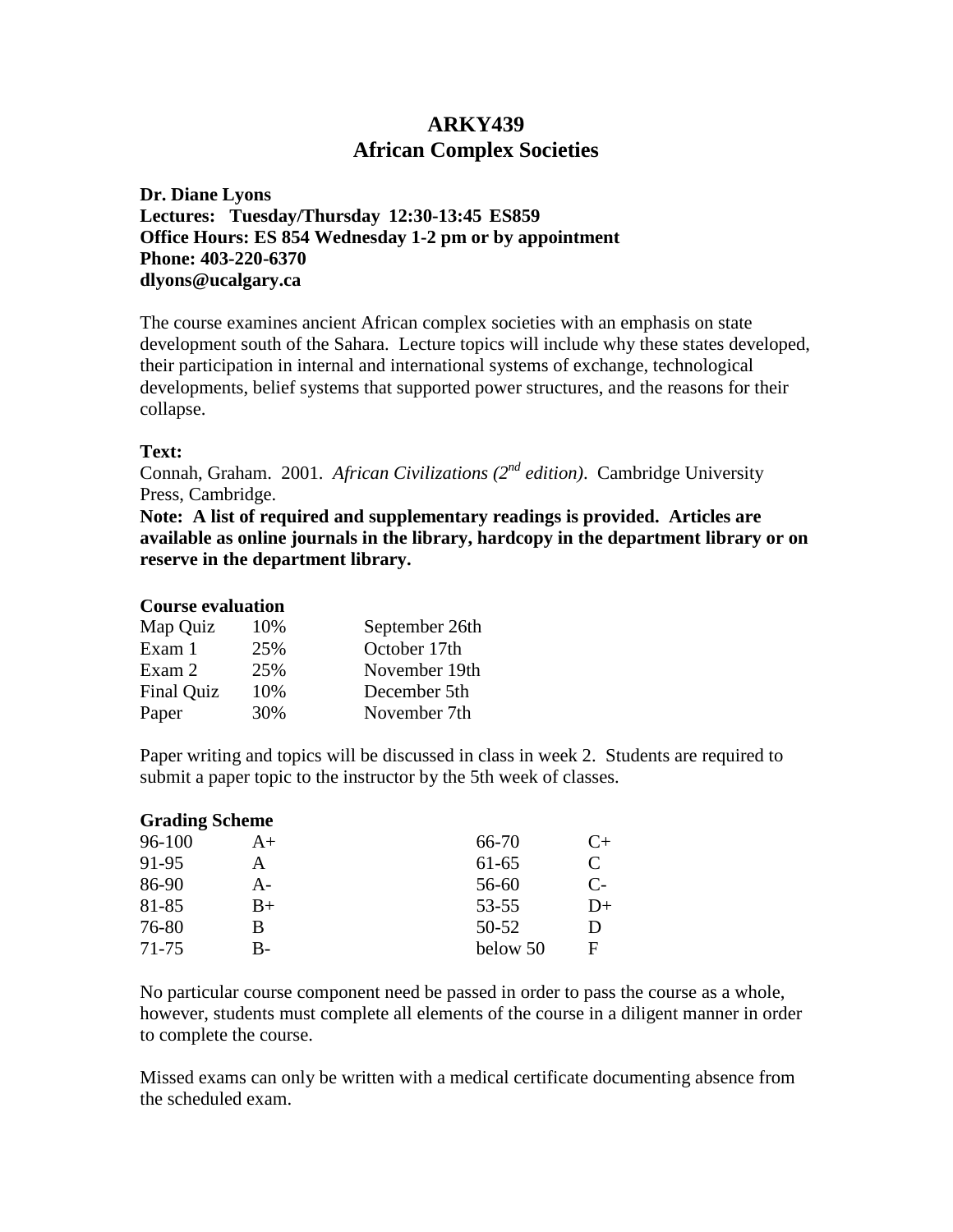# **Section 1: Introduction**

#### **Week 1: September 10, 12**

Lecture: Course Introduction, and Introduction to the Continent *Readings:* Connah: The context

## **Week 2: September 17, 19**

Theoretical perspectives on the emergence of complexity in Africa

Background to the emergence of African complex societies

# *Supplementary Reading*

Connah, Graham. 2008. Urbanism and the archaeological visibility of African complex societies. *Journal of African Archaeology* 6(2): 233-242.

Monroe, J. Cameron. 2013. Power and Agency in Precolonial African States. *Annual Review of Anthropology* 42(2): posted on line August.

# **Section 2: Northeast Africa: Egypt, Nubia and Ethiopia**

#### **Week 3: September 24, 26**

Ancient Egypt: pre-dynastic, Old Kingdom

*Map quiz in Thursday class (10%)*

# *Supplementary Readings*

Wengrow, David. 2003. On desert origins for the ancient Egyptians. *Antiquity* 77(297): 597-601. (*online journal*)

Wenke, Robert J. and Deborah Olszewski. 2007. Chapter 9. The Origins of Complex Societies in Egypt. *Patterns in Prehistory (5<sup>th</sup> edition)*. Oxford University Press, Great Britain. *On reserve in department library.*

## **Week 4: October 1, 3**

Ancient Egypt: Middle and New Kingdoms *Readings:* on reserve in archaeology reading room: Wenke, Robert and Deborah Olszewski. 2007. *Patterns in Prehistory, 5th edition*. Oxford University Press, Oxford. Read chapter 9 on the rise of Ancient Egypt.

#### **Week 5: October 8, 10**

Ancient Nubia *Readings:* Connah chapter 2 Supplementary Reading: Edwards, David. 2007. The archaeology of Sudan and Nubia. *Annual Review of Anthropology* 36:211-228. Judd, Margaret, and Joel Irish. 2009. Dying to serve: the mass burials at Kerma. *Antiquity* 83(321): 709-22.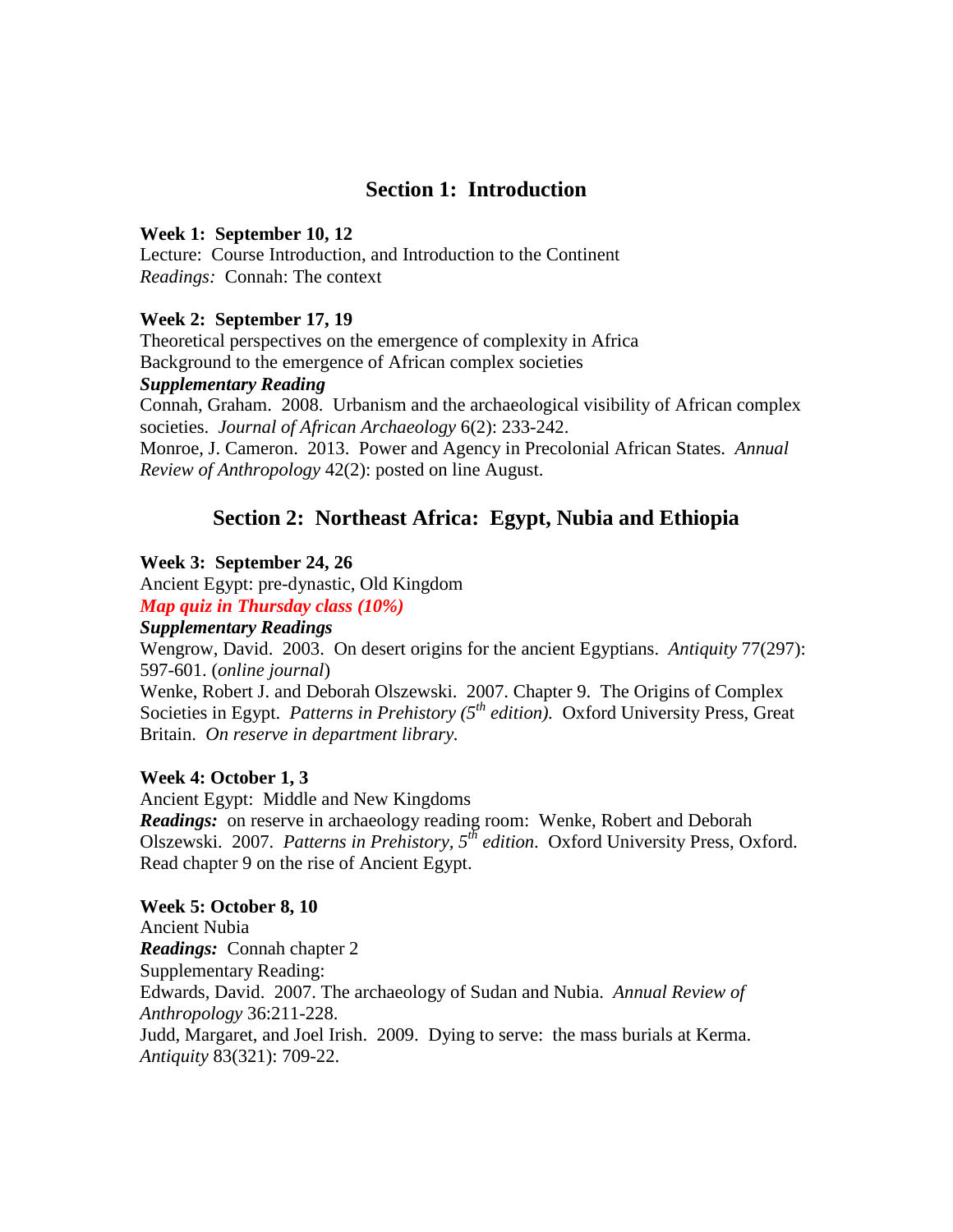#### **Week 6:** Ethiopia **October 15, 17**

*Readings:* Connah chapter 3

*Exam 1 on Thursday class (25%)*

# **Supplementary readings:**

Curtis, Matthew

2009 Relating the Ancient Ona Culture to the wider northern Horn: discerning patterns and problems in the archaeology of the first millennium BC. *African Archaeological Review* 26:327-350.

Fattovich, Rodolfo

2009 Reconsidering Yeha, c. 800-300 BC. *African Archaeological Review* 26:275-290. 2010 The development of ancient states in the northern Horn of Africa, c. 3000 BC-AD 1000: an archaeological outline. *Journal of World Prehistory* 23:145-175.

# **Section 3: North Africa, the Sahara and West Africa**

## **Week 7: October 22, 24**

The Sahara and North Africa

Savannah kingdoms and empires of West Africa

*Readings:* Connah chapter 4

# *Supplementary Reading:*

Nixon, Sam. 2009. Excavating Essouk-Tadmakka (Mali): new archaeological investigations of early Islamic trans-Saharan trade. *Azania* 44(2): 217-55. Park, Douglas Post. 2010. Prehistoric Timbuktu and its hinterland. Antiquity 84: (326): 1076-1088. Preston Blier, Suzanne. 2011. Of horses and pots: early Nigerian arts of conveyance. Arts & Cultures 12:112-29.

## **Week 8: October 29, 31**

Savannah kingdoms and empires of West Africa continued *Readings:* Connah chapter 4

## **Week 9: November 5, 7**

West African Forest States *Readings:* Connah chapter 5 *TERM PAPERS DUE IN CLASS ON THURSDAY November 7*

# **Section 4: Eastern, Southern, and Central Africa**

# **Week 10: November 14**

West African forest states continued East Africa *Readings:* Connah chapters 5,6

## *Supplementary Readings*

Fleisher, Jeffrey B. 2010. Swahili synoecism: rural settlements and town formation on the Central East African coast, A.D. 750-1500. *Journal of field archaeology* 35(3):265- 82.

Fleisher, Jeffrey and Stephanie Wynne-Jones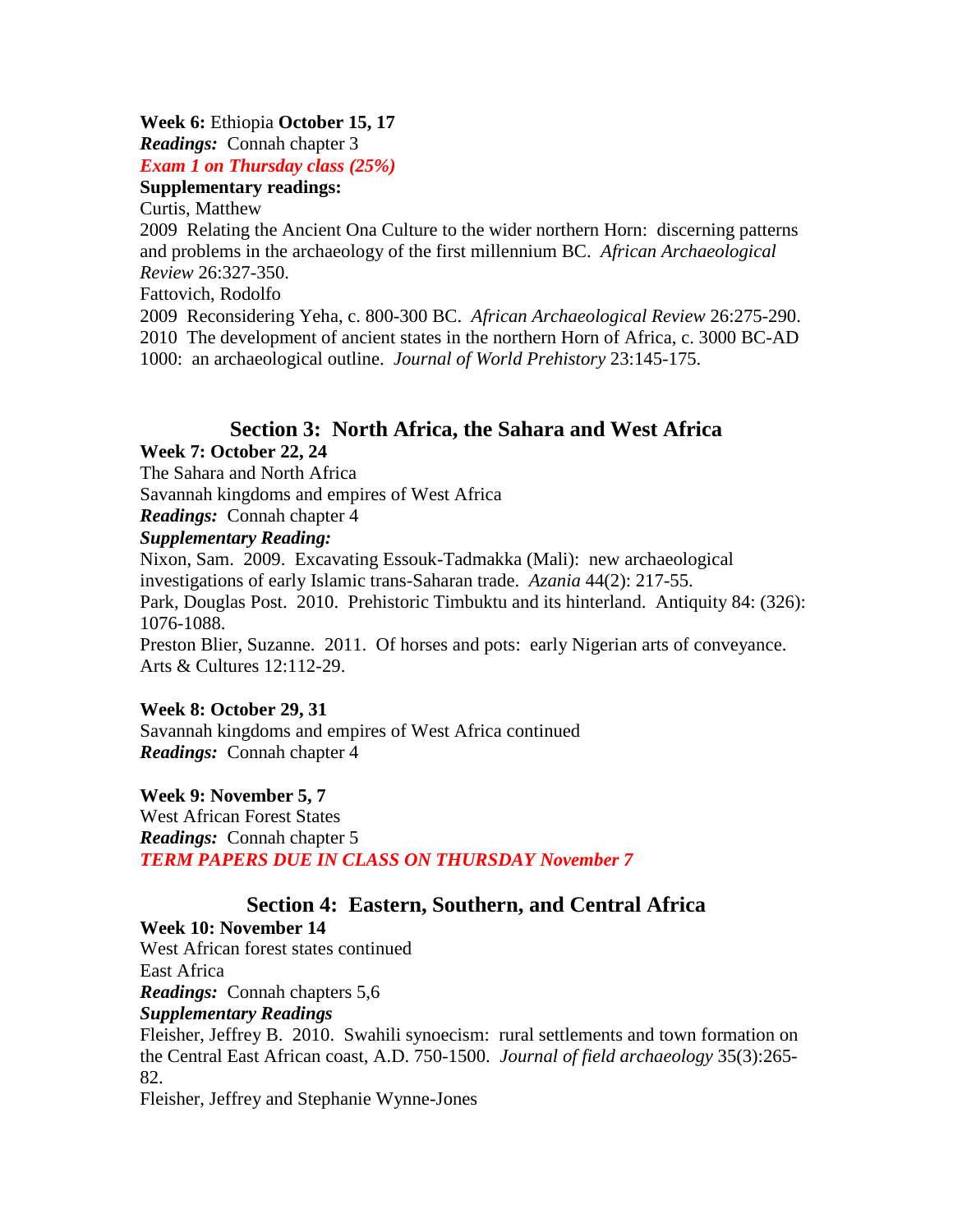2011 Ceramics and the early Swahili: deconstructing the early Tana Tradition. *African Archaeological Review* 28:245-278. LaViolette, Adria. 2008. Swahili cosmopolitanism in Africa and the Indian Ocean World, A.D. 600-1500. *Journal of the World Archaeological Congress* 4(1): 24-49.

# **Week 11: November 19, 21**

*Exam 2 on Tuesday class (25%)*  Southern Africa *Readings:* Connah chapter 7 Huffman, Thomas N. 2009. Mapungubwe and Great Zimbabwe: The origin and spread of social complexity in southern Africa. *Journal of Anthroplogical Archaeology* 28:37- 54.

# **Week 12: November 26, 28**

Southern Africa continued Central Africa *Readings:* Connah chapter 7, 8

# **Week 13: December 3, 5**

Central Africa and wrap-up *Readings:* Connah chapters 8, 9 **Final Quiz in Thursday class (10%)**

# **ADDITIONAL CONTENT**

## **Writing across the Curriculum**

Writing skills are not exclusive to English courses and, in fact, should cross all disciplines. The University supports the belief that throughout their University careers, students should be taught how to write well so that when they graduate their writing abilities will be far above the minimal standards required at entrance. Consistent with this belief, students are expected to do a substantial amount of writing in their University courses and, where appropriate, instructors can and may use writing and the grading thereof as a factor in the evaluation of student work. The services provided by the Writing Centre in the Effective Writing Office can be utilized by all undergraduate and graduate students who feel they require further assistance.

## **Academic Accommodation Policy**

It is the students' responsibility to request academic accommodations. If you are a student with a documented disability who may require academic accommodations and have not registered with Student Accessibility Services, please contact them at 403-220-6019. Students who have not registered with Student Accessibility Services are not eligible for formal academic accommodations. More information about academic accommodations can be found at [www.ucalgary.ca/access.](http://www.ucalgary.ca/access)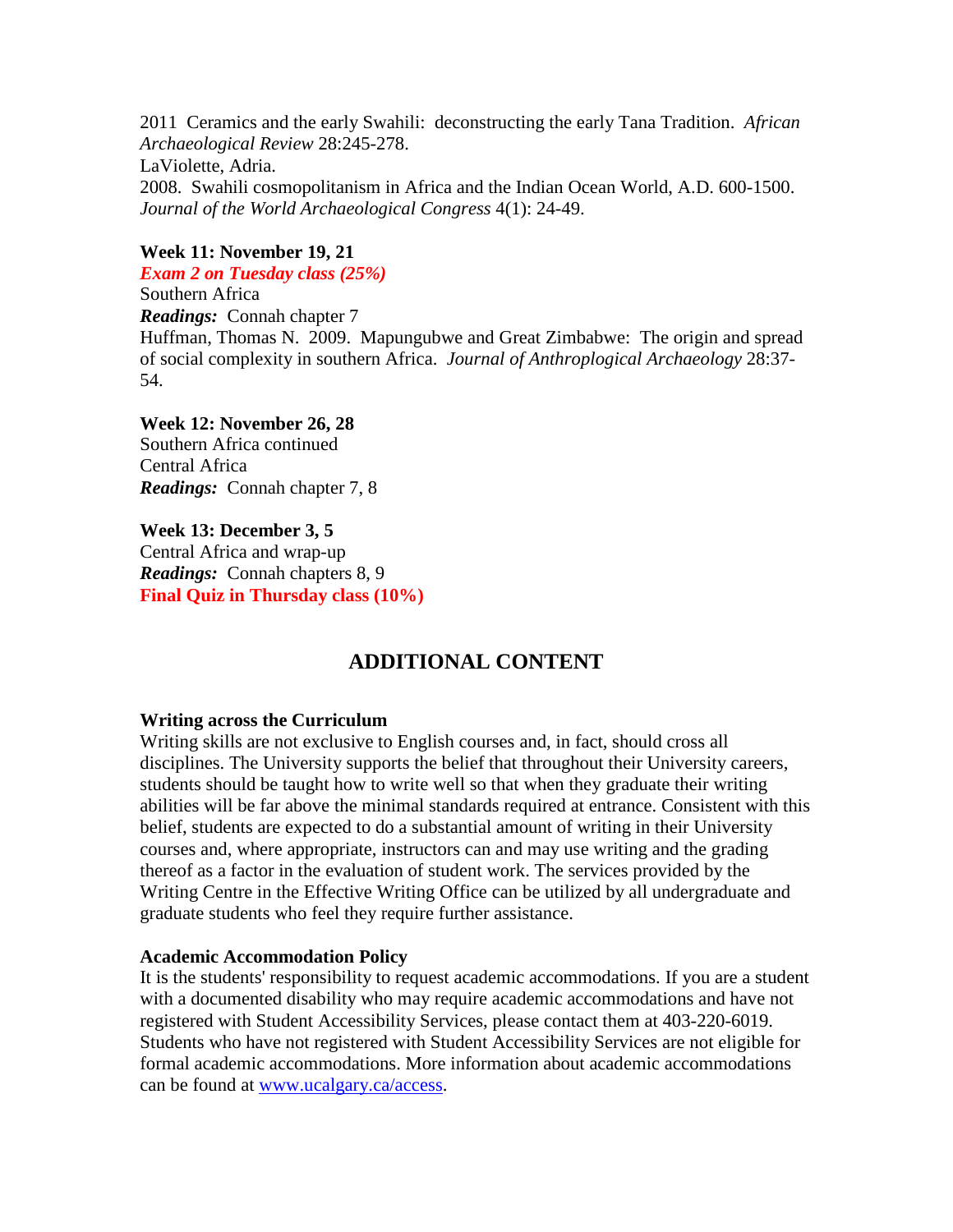# **Freedom of Information and Protection of Privacy Act**

The University of Calgary is committed to protecting the privacy of individuals who work and study at the University or who otherwise interact with the University in accordance with the standards set out in the Freedom of Information and Protection of Privacy Act.

Please refer to the following link for detailed information: <http://www.ucalgary.ca/legalservices/foip>

## **Academic Misconduct**

Academic dishonesty is an unacceptable activity at the University of Calgary and students are **strongly advised** to read the Student Misconduct section of the University Calendar. Quite often, students are unaware of what constitutes academic dishonesty or plagiarism. The most common are:

- 1) Presenting another student's work as your own
- 2) Presenting an author's work or ideas as you own without proper referencing
- 3) Using work completed for another course

This activity will not be tolerated and students conducting themselves in this manner will be dealt with according to the procedures outlined in the University Calendar. For detailed information on what constitutes academic misconduct, please refer to the following link:

<http://www.ucalgary.ca/pubs/calendar/current/k-2-1.html>

## **Plagiarism**

Plagiarism involves submitting or presenting work as if it were the student's own work when it is not. Any ideas or materials taken from another source written, electronic, or oral must be fully and formally acknowledged. Plagiarism includes but is not limited to:

(a) The work submitted or presented was done, in whole or in part, by an individual other than the one submitting or presenting the work (this includes having another impersonate the student or otherwise substituting the work of another for one's own in an examination or test),

(b) Parts of the work are taken from another source without reference to the original author,

(c) The whole work (e.g., an essay) is copied from another source, and/or,

(d) A student submits or presents work in one course which has also been submitted in another course (although it may be completely original with that student) without the knowledge of or prior agreement of the instructor involved.

While it is recognized that scholarly work often involves reference to the ideas, data and conclusions of other scholars, intellectual honesty requires that such references be explicitly and clearly noted. Plagiarism is an extremely serious academic offence. It is recognized that clause (d) does not prevent a graduate student incorporating work previously done by him or her in a thesis or dissertation.